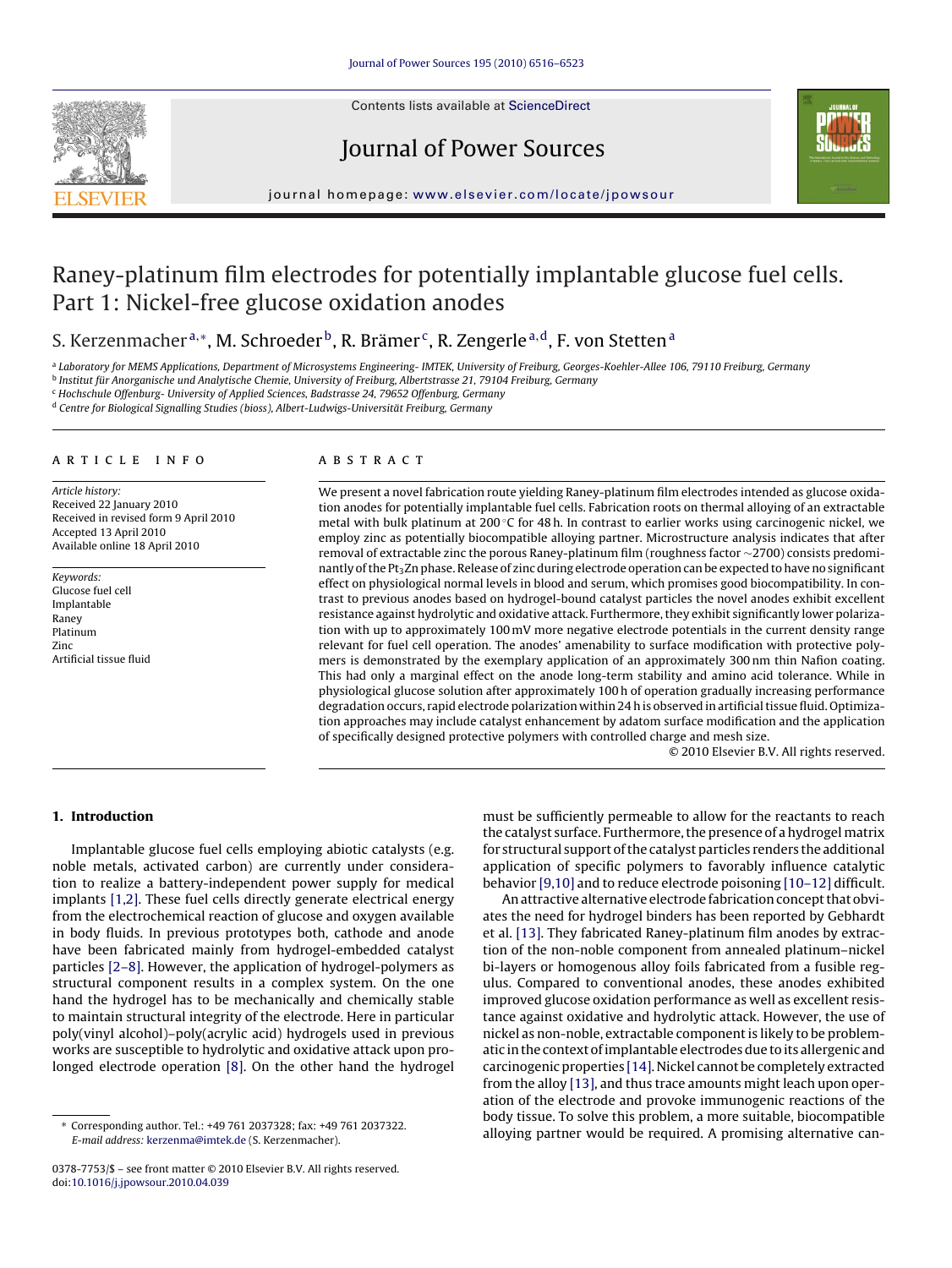

**Fig. 1.** Schematic of the anode fabrication processes. See text for explanations.

didate forming alloys with platinum [\[15\]](#page-7-0) is zinc, which in terms of potential biocompatibility can be regarded as less problematic compared to nickel. Zinc's considerable mean concentration in the human body is as high as 6.5 mg l−<sup>1</sup> in blood and 1 mg l−1in serum [\[16\],](#page-7-0) which renders the possible leaching of trace amounts from electrodes insignificant.

The aim of the present work is to develop a nickel-free fabrication route for Raney-platinum film anodes using zinc as alloying partner, and evaluate their applicability as anodes in potentially implantable glucose fuel cells. Thereto their current density–potential behavior upon glucose electro-oxidation is investigated under physiologically relevant conditions, including the presence of endogenous amino acids in artificial tissue fluid. Special care is given to obtain significant performance data by carrying out triplicate experiments and by recording polarization curves with a stepwise galvanostatic technique (multi-step chronopotentiometry), which prevents performance overestimation resulting from too fast current sweep rates [\[17\].](#page-7-0)

Furthermore included into the study is the characterization of the electrode material by means of X-ray diffraction (XRD) and energy-dispersive X-ray spectroscopy (EDX), the analysis of metalleaching upon prolonged electrode operation, and the exemplary application of a thin Nafion layer as easy to implement polymer modification. Considered to be biocompatible [\[18,19\], N](#page-7-0)afion has successfully been applied in the field of biosensors to reject anionic interferents such as ascorbic and uric acid [\[20\]](#page-7-0) and acetaminophen (paracetamol) [\[19\], a](#page-7-0)nd to improve the response of non-enzymatic glucose sensors in human plasma [\[21\].](#page-7-0)

The fabrication of Raney-platinum film electrodes for cathodic oxygen reduction using aluminum as alloying partner will be reported in part two of this paper series [\[22\].](#page-7-0)

### **2. Experimental**

### 2.1. Fabrication of Raney-platinum anodes

The general fabrication process is shown schematically in Fig. 1 and described in the following. As substrates 17 mm  $\times$  17 mm pieces of 50  $\mu$ m platinum foil (Chempur GmbH, Karlsruhe/Germany) were mounted together with two platinum wires for electrical connection between silicone rubber gaskets in the polycarbonate frame described elsewhere [\[17\], e](#page-7-0)xposing only a 15 mm  $\times$  15 mm section of one side of the foil. The exposed surface was cleaned by 10 cyclic voltammetry sweeps at  $10 \text{ mV s}^{-1}$ between 1.3 and −0.3 V vs. a saturated calomel reference electrode (SCE) in de-aerated (nitrogen-purged)  $0.5$  M  $H<sub>2</sub>SO<sub>4</sub>$  (Merck KGaA, Darmstadt/Germany).

Pt–Zn anodes were prepared by depositing zinc onto the cleaned side of the platinum foil, using a standard three-electrode electrochemical cell and a commercially available electroplating solution (Enthobrite CLZ SBR, Enthone GmbH, Langenfeld/Germany) at room temperature. To prevent gas evolution and to maintain the zinc concentration in the plating solution a solid piece of zinc served as counter electrode. With a deposition time of 40 min at 25 mA cm<sup>-2</sup> the deposition parameters were chosen to yield an approximately 29 μm thick zinc layer (deposition efficiency  $\sim$ 100%, determined by measuring weight before and after deposition).

For thermal alloying the platinum–zinc bi-layers were removed from the polycarbonate frame and clamped between two polished aluminum plates to prevent buckling during alloy formation. Pieces of 25  $\mu$ m thin aluminum foil (Carl Roth, Karlsruhe/Germany) served as interlayer between the samples and the aluminum holder plates to avert sticking. Annealing was performed in air atmosphere at a temperature of 200 $\degree$ C for periods of 24, 48, and 96 h. The heating and cooling rate was 170 K per hour in each case. After annealing, extractable zinc was removed by immersing the samples for 2 h in 0.5 M  $H<sub>2</sub>SO<sub>4</sub>$ . Subsequently all samples were re-mounted in the polycarbonate holder and subjected to 10 cyclic voltammetry cycles as described above. Corresponding to their annealing time, the samples are in the following designated as  $Pt - Zn_{24}$ ,  $Pt - Zn_{48}$ , and Pt-Zn<sub>96</sub>, respectively.

# 2.2. Nafion modification

In addition,  $Pt-Zn_{48}$  was also modified by an electro-coated Nafion layer on top of porous Raney-structure, similar to the procedure reported by Rice and Nicholson [\[23\].](#page-7-0) Electro-coating is the preferred method to reach uniform Nafion films, involving the electrostatic attraction of negatively charged sulfonate groups in the polymer to the positively charged electrode [\[20\]. T](#page-7-0)hereto, the electrode was electrically connected with a crocodile clip, which itself was fixed to the extension arm of a dip coater (RDC 15, Bungard Elektronik GmbH, Windeck/Germany). Each sample was then completely immersed in the Nafion solution (5% Nafion 521, Quintech, Göppingen/Germany) and a potential of +1.5 V was applied between the cathode and a platinum wire counter electrode (Ø1 mm, 40 mm long, Chempur, Karlsruhe/Germany). After 120 s the sample was pulled out of the solution at  $40$  mm min<sup>-1</sup> while maintaining the potential at +1.5 V. Subsequently, the Nafion layer was cured at 70 ◦C for 30 min. These samples are designated as  $Pt-Zn_{48}$ (Nafion). Due to the irregular sample surface the thickness of the Nafion layer could not be determined directly. Therefore a platinum layer sputtered onto silicon was used as substrate in a separate experiment with the deposition process as described above. Here thickness analysis with a surface profiler (Dektak 3030, Veeco Instruments Inc., Plainview/NY) yielded a Nafion layer thickness of approximately  $(300 \pm 20)$  nm.

#### 2.3. Microstructural evaluation

Roughness factors were estimated from the charge under the hydrogen desorption peaks in the cyclic voltammograms recorded during cleaning of the samples (see Section 2.1), assuming a hydrogen desorption charge of 210  $\mu$ C cm<sup>-2</sup> [\[24\]](#page-7-0) for ideally polished polycrystalline platinum with a roughness factor of 1.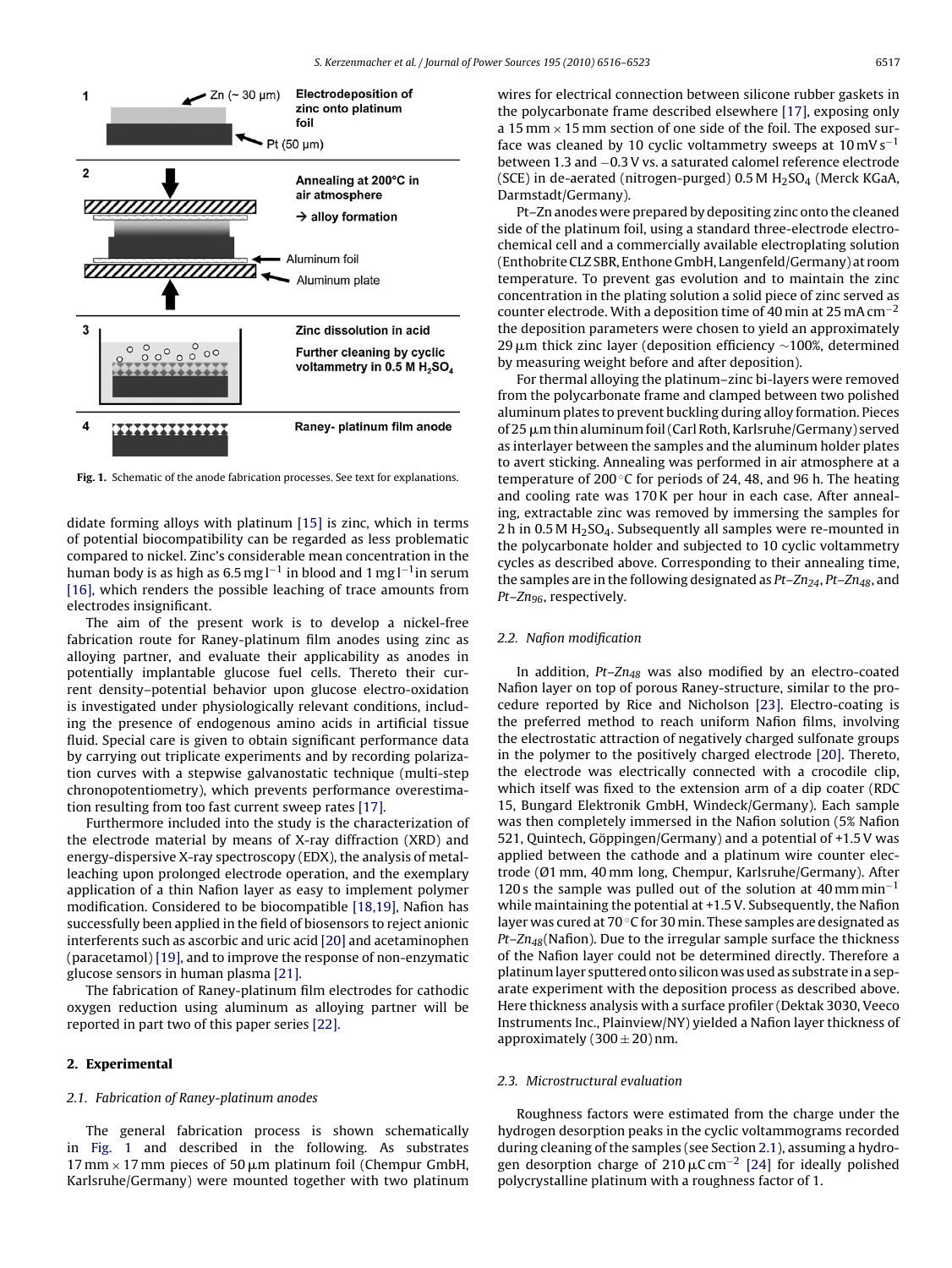To determine the platinum to zinc ratios of the Raney-platinum anodes a Zeiss DSM 962 scanning electron microscope in combination with an Oxford Instruments INCA300 energy-dispersive X-ray (EDX) system operating at 15 kV was used. Thereto six representative areas (plan view) of approximately 10  $\mu$ m $^2$  each were analyzed per sample. The results are presented together with the sample standard variation given in parentheses. Contaminants resulting from preceding sample operation in phosphate buffered saline containing 3.0 mM glucose (including carbon and oxygen) were not considered in the analysis. Samples for imaging of cross-sections by optical microscopy were mounted in epoxy resin and polished carefully to a mirror finish.

The intermetallic phases present in the porosified platinum layers were identified by X-ray powder diffraction, using a PSD (position sensitive detector) transmission diffraction system (Stoe, Darmstadt/Germany) with Cu K $\alpha$  radiation. From the base platinum foil the porous layer of the samples was scraped off to a powder, and immobilized on a strip of adhesive tape. Eight individual patterns in the range between 2 $\Theta$  = 20 $^{\circ}$  and 90 $^{\circ}$  were recorded with an exposure time of 800 s, resulting in reflections with high intensity. To suppress artifacts, the eight single patterns were added up to a single pattern.

Lacking reliable data for allowable metal burden, the leaching of zinc was evaluated in terms of metal concentrations resulting from 10-day operation of the electrodes in a given testing volume. To facilitate analysis of the metal traces a volume of 100 ml was chosen, which corresponds to approximately only 7% (approximately 1/15th) of the tissue fluid volume that would be required to sustain the fuel cells oxygen consumption over the 10-day operation period (calculation based on an estimated upper physiological oxygen saturation of 7%  $\approx$  0.06 mM [\[2\]](#page-7-0) and the reduction of oxygen to water in a 4-electron-transfer process [\[25\]\).](#page-7-0) This procedure leads thus to an approximately 15-fold concentration of zinc in the testing solution as compared to actual operation of the fuel cell in a body environment. Taking this into consideration, the significance of zinc leaching from the electrode was evaluated by comparison to physiological normal concentrations in serum. For the experiment a two-chamber fuel cell was constructed from a  $Pt- Zn_{48}$  anode  $(2.25 \text{ cm}^2 \text{ in size})$  and a Raney-platinum cathode fabricated from platinum–aluminum, as described in the second part of this paper series [\[22\]. A](#page-7-0)node and cathode were placed in separate polypropylene beakers, each containing 100 ml of phosphate buffered saline (PBS tablets pH = 7.4, containing 0.14 M NaCI, 0.01 M phosphate buffer, and 0.003 M KCI; Invitrogen, Karlsruhe/Germany). The individual beakers were connected via a cotton wick placed in a silicon rubber tube as ion bridge, and the complete assembly was autoclaved at 121 ◦C for 15 min. After autoclavation, glucose was added to a final concentration of 3.0 mM. Possible deposits formed during autoclavation were then removed by 5 cyclic voltammetry cycles at  $10 \text{ mV s}^{-1}$  between 1.3 and  $-0.9 \text{V}$  vs. a saturated calomel reference electrode (SCE), the final cycle ending at  $-0.5$  V to obtain an oxide-free anode. Subsequently the solution was exchanged three times through sterile filters (FP 30/0.2 CA-S, 0.2  $\mu$ m pore size, Whatman GmbH, Dassel/Germany) against 100 ml of fresh PBS containing 3.0 mM glucose. The anode was then operated for 10 days at a constant current of 40  $\mu$ A under continuous nitrogen-purging at 37 °C. After this period the concentration of zinc was determined by graphite-furnace atomic absorption spectroscopy (Model 1100B, Perkin Elmer, Waltham/MA), using a single-element hollow cathode lamp. The analysis of the testing solution was repeated 9 times, the result is given as (mean value  $\pm$  sample standard deviation).

#### 2.4. Electrode assembly

Electrodes were cut into pieces approximately  $6 \text{ mm} \times 6 \text{ mm}$  in size, and mounted in our previously reported [\[17\]](#page-7-0) electrode fixtures, exposing a  $0.25 \text{ cm}^2$  section of the electrode to the testing solution. To eliminate the influence of contact resistance all samples were equipped with separate platinum wires for electrode current and voltage. The electrode holders were then fixated symmetrically close to the wall of an aseptic electrochemical reactor (as described in [\[17\]\),](#page-7-0) using small amounts of epoxy resin (UHU plus sofort fest, UHU Bühl, Germany). As individual counter electrodes pieces of platinum mesh approximately 1  $\text{cm}^2$  in size were used.

After assembly, the electrochemical reactor was filled with phosphate buffered saline (PBS, see above). To prevent the growth of micro-organisms the complete setup was autoclaved at 121 ◦C for 15 min. Subsequently glucose was added to the testing solution through a sterile filter (to a final concentration of 3.0 mM). In contrast to our preliminary study [\[26\], t](#page-7-0)he anodes in the present work then underwent 5 cyclic voltammetry cycles at 10 mV s−<sup>1</sup> between 1.3 and −0.9 V vs. a saturated calomel reference electrode (SCE), as described above. Throughout this procedure the solution was continuously purged with nitrogen at a flowrate of 2 l min−1. Afterwards the testing solution was replaced through the sterile filter with freshly prepared PBS containing 3.0 mM glucose. The complete setup was installed in an incubator to maintain the testing solution at a constant temperature of  $(37 \pm 1)$ °C.

#### 2.5. Performance characterization

For performance characterization by means of chronopotentiometry the testing environment described elsewhere [\[17\]](#page-7-0) was employed. In short, the anodes were connected to the individual channels of a computer controlled current sink (STG 2008, Multichannel Systems, Reutlingen, Germany) operating in galvanostatic mode. Electrode potentials were recorded in 5-min intervals against a saturated calomel reference electrode (KE11, Sensortechnik, Meinsberg/Germany).

For the evaluation of different anode fabrication parameters a multi-step chronopotentiometry experiment was performed. Starting from  $0 \mu A$  cm<sup>-2</sup> (open circuit) to a maximum value of 24 $\mu$ A cm<sup>-2</sup>, the current density was increased in steps of  $8 \mu A$  cm<sup>-2</sup> every 12 h. Current density–potential plots were then constructed from the anode potentials recorded after 12 h of operation at a given load current. The testing medium throughout these experiments was quiescent de-aerated (headspace nitrogen flow at 21 min<sup>-1</sup>, solution initially purged with nitrogen for 1 h) PBS containing 3.0 mM glucose at  $(37 \pm 1)$  °C. To exclude the influence of electrode history all samples underwent the same experimental sequence. For comparison of polarization behavior, area specific resistances were calculated from the linear slope of the current density–potential curves between 8 and 16  $\mu$ A cm<sup>-2</sup>.

Furthermore, after regeneration by cyclic voltammetry (and exchange of the solution as described above),  $Pt-Zn_{48}$  and  $Pt$ – $Zn_{48}$ (Nafion) anodes underwent a subsequent chronopotentiometry experiment where the current density was kept constant at  $8 \mu A$  cm<sup>-2</sup> for approximately 214h. The testing solution in this experiment was firstly de-aerated PBS with 3.0 mM glucose. After this experiment the anodes were again regenerated by cyclic voltammetry as described above to exclude the influence of gradual electrode poisoning. Subsequently PBS was exchanged against artificial tissue fluid, and after 6 h at open circuit the chronoamperometry experiment was repeated. The artificial tissue fluid (see [Table 1\) w](#page-3-0)as prepared from physiological amino acids and taurine, directly dissolved in PBS containing 3.0 mM glucose. Dissolution of the constituents was accelerated by sonication of the solution at 37 ◦C. The concentrations of the artificial tissue fluid components are listed in [Table 1, a](#page-3-0)nd were chosen based on the maximum mean concentration in plasma [\[27,28\], o](#page-7-0)r adipose tissue and muscle tissue [\[29\]. T](#page-7-0)o exclude side effects from amino acid degradation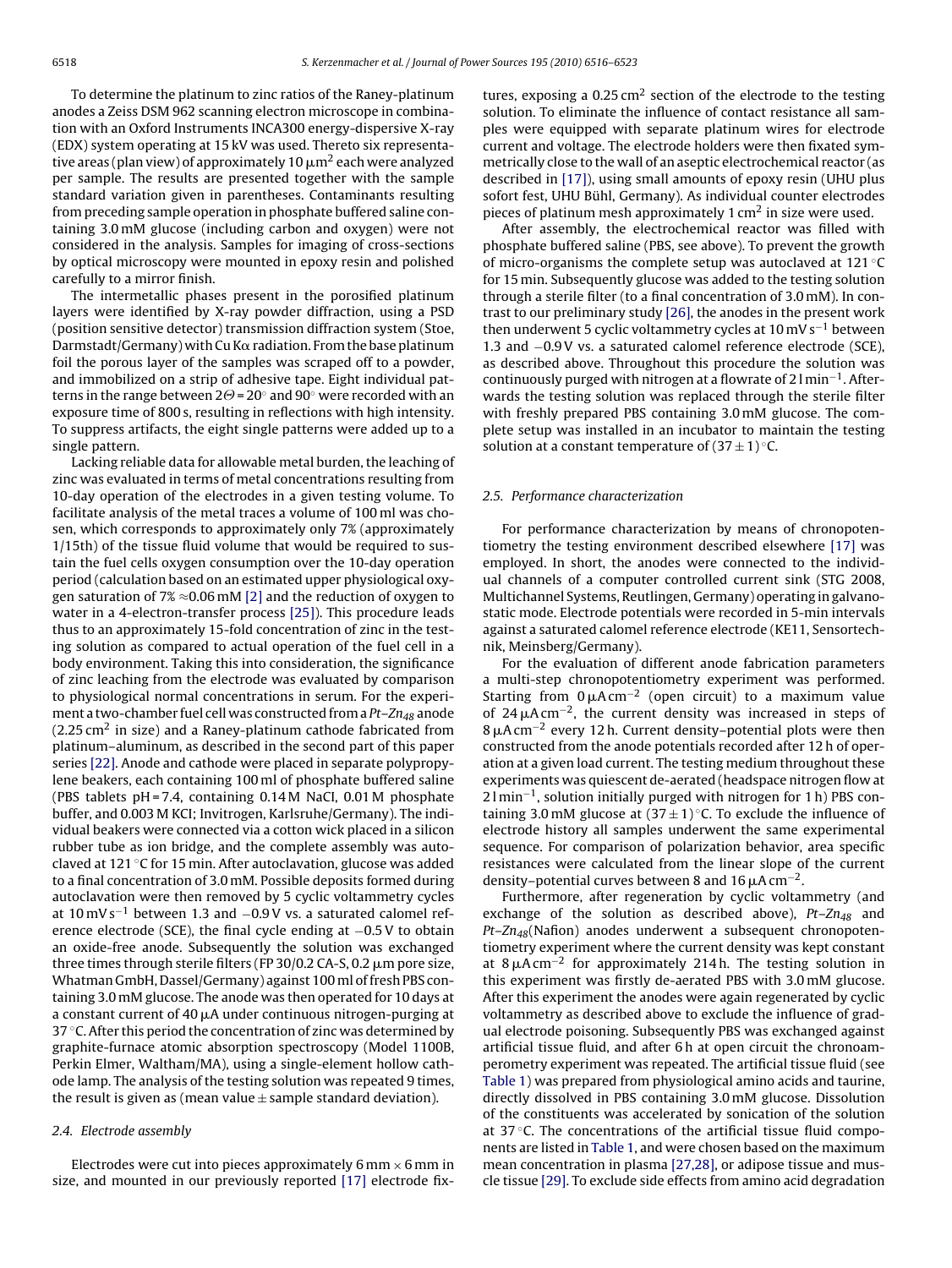<span id="page-3-0"></span>upon prolonged experiments, the chemically unstable glutamine (approximately 30% degradation at pH 8 within 24 h [\[30\]\)](#page-7-0) has been excluded from this mixture. All amino acids were biochemical grade and purchased from VWR (Darmstadt/Germany), except  $\alpha$ -amino-n-butyric acid and taurine, which were obtained from Sigma–Aldrich (Munich/Germany). After preparation, the final mixture was stored at −20 ◦C to prevent decomposition.

For comparison, the  $Pt$ - $Zn_{48}$  anode was also subjected to chronoamperometry experiments at room temperature  $(25 \pm 2)$  °C, using a Gamry PCI/350 potentiostat system (Gamry Instruments, Westminster/PA). As base electrolyte quiescent de-aerated 150 mM phosphate buffer (chloride-free, pH = 7.4) containing 100 mM glucose was used, as in the original work on nickel-based Raneyplatinum anodes [\[13\]](#page-7-0) (although the ionic strength was not specified). To show the effect of chloride ions on electrode performance the experiment was also repeated using chloride-containing PBS (see above) as base electrolyte. Before each experiment the anode was regenerated in the respective testing solution by 5 cyclic voltammetry cycles, as described above. After exchange of the solution the anode was held for 6 h at open circuit, during which the potential stabilized. Subsequently the anode was polarized at −290 mV vs. SCE over a period of 24 h.

Throughout the paper roughness factors and potentials are reported as (mean value  $\pm$  sample standard deviation), whereas bars in graphs represent the minimum and maximum value from triplicate experiments.

#### **3. Results and discussion**

#### 3.1. Microstructural evaluation

Fig. 2 shows cross-sections of Pt–Zn samples annealed for 24 and 48 h at  $200 °C$ , both after annealing and subsequent zinc extraction. Not shown is the sample annealed for 96 h at 200 ℃, which suffered from severe delamination of the porous layer and was thus not further characterized. When samples were annealed without being clamped between two aluminum plates, the unrestrained platinum–zinc bi-layers buckled and inflected towards the platinum side (data not shown). Delamination can thus be attributed to shear stress, most likely resulting from the considerable mismatch in linear thermal expansion coefficient  $\alpha$  between platinum ( $\alpha$  = 8.8 × 10<sup>-6</sup> K<sup>-1</sup> [\[31\]\) a](#page-7-0)nd Zn ( $\alpha$  = 30.2 × 10<sup>-6</sup> K<sup>-1</sup> [\[31\]\).](#page-7-0) In any case, the encountered buckling may be also circumvented by employing e.g. powder metallurgical methods to obtain a homogenous platinum–zinc alloy as starting material for electrode fabrication.

At the interface of the two metals a clearly distinguishable zone of platinum–zinc alloy is formed during heat treatment, which is transformed into a porous layer upon zinc extraction in sulfuric acid (Fig. 2). With the sample annealed for 24 h this results in a crack-free, porous structure of approximately 15  $\mu$ m thickness, which is well adhering to the bulk platinum foil (Fig. 2a). The longer annealing time of 48 h results in an approximately 30  $\mu$ m thick

#### **Table 1**

Composition of the artificial tissue fluid used in the present study.

| Component                      | Concentration<br>μM | Reference | Remarks        |
|--------------------------------|---------------------|-----------|----------------|
| $\alpha$ -Amino-n-butyric acid | 20                  | [27,28]   | Plasma         |
| Alanine                        | 360                 | [27, 28]  | Plasma         |
| Arginine                       | 58                  | [27, 28]  | Plasma         |
| Asparagine                     | 56                  | [27, 28]  | Plasma         |
| Aspartic acid                  | 62                  | [29]      | Adipose tissue |
| Citrulline                     | 51                  | [29]      | Muscle tissue  |
| Cystine                        | 49                  | [27, 28]  | Plasma         |
| Glutamine acid                 | 66                  | [29]      | Muscle tissue  |
| Glycine                        | 565                 | [29]      | Adipose tissue |
| Histidine                      | 88                  | [27, 28]  | Plasma         |
| Isoleucine                     | 70                  | [29]      | Muscle tissue  |
| Leucine                        | 165                 | [29]      | Muscle tissue  |
| Lysine                         | 186                 | [27, 28]  | Plasma         |
| Methionine                     | 21                  | [27, 28]  | Plasma         |
| Ornithine                      | 58                  | [27, 28]  | Plasma         |
| Phenylalanine                  | 72                  | [29]      | Muscle tissue  |
| Proline                        | 185                 | [27, 28]  | Plasma         |
| Serine                         | 195                 | [29]      | Adipose tissue |
| Taurine                        | 165                 | [29]      | Muscle tissue  |
| Threonine                      | 185                 | $[29]$    | Muscle tissue  |
| Tryptophane                    | 31                  | [27,28]   | Plasma         |
| Tyrosine                       | 62                  | [29]      | Muscle tissue  |
| Valine                         | 257                 | [29]      | Muscle tissue  |

porous layer, that in contrast to  $Pt-Zn_{24}$  exhibits prominent vertical cracks (arrow A in Fig. 2b). These form approximately 2–6  $\mu$ m wide trenches (arrow B) upon removal of the top zinc layer. Despite the formation of horizontal cracks (arrows C and D in Fig. 2b) in some parts of this sample, the porous layer is still well adhering and mechanically stable.

In [Fig. 3](#page-4-0) plan view scanning electron micrograph images of the anodes are shown together with the corresponding cyclic voltammograms recorded in de-aerated 0.5 M  $H<sub>2</sub>SO<sub>4</sub>$ . The anodes show a distinctive mud-crack pattern, with primary features in the range of  $\sim$ 1 µm (arrow A in [Fig. 3a\)](#page-4-0) for Pt–Zn<sub>24</sub>, and up to  $\sim$ 6 µm (arrow B in [Fig. 3b](#page-4-0)) with the longer annealed  $Pt - Zn_{48}$  samples. At higher magnification nano-porous secondary features in the range of 100–200 nm (arrows C and D in [Fig. 3\)](#page-4-0) can be observed for both annealing times.

Regarding the cyclic voltammograms, the Pt–Zn anodes exhibit in principle the electrochemical behavior of platinum (including hydrogen desorption and adsorption, as well as platinum oxidation and its reduction on the backward scan). The compared to literature [\[24\]](#page-7-0) relatively broad peaks and their poor separation in the hydrogen area are attributed to the highly porous nature of the material. While in the first cycles oxidative current peaks attributable to the dissolution of remaining zinc appear (as shown in [Fig. 3\),](#page-4-0) these peaks are not apparent in the subsequent scans, indicating the formation of a chemically stable alloy.

Deduced from the charge under the hydrogen desorption peaks in the cyclic voltammogram, roughness factors of  $(1889 \pm 155)$  and  $(2668 \pm 179)$  are obtained upon annealing of the Pt–Zn bi-layers for 24 and 48 h at 200 $\degree$ C, respectively. For comparison, the blank



Fig. 2. Cross-sections of Pt–Zn samples annealed for (a) 24 and (b) 48 h at 200 ℃, after annealing (left) and subsequent zinc extraction (right). See text for explanations.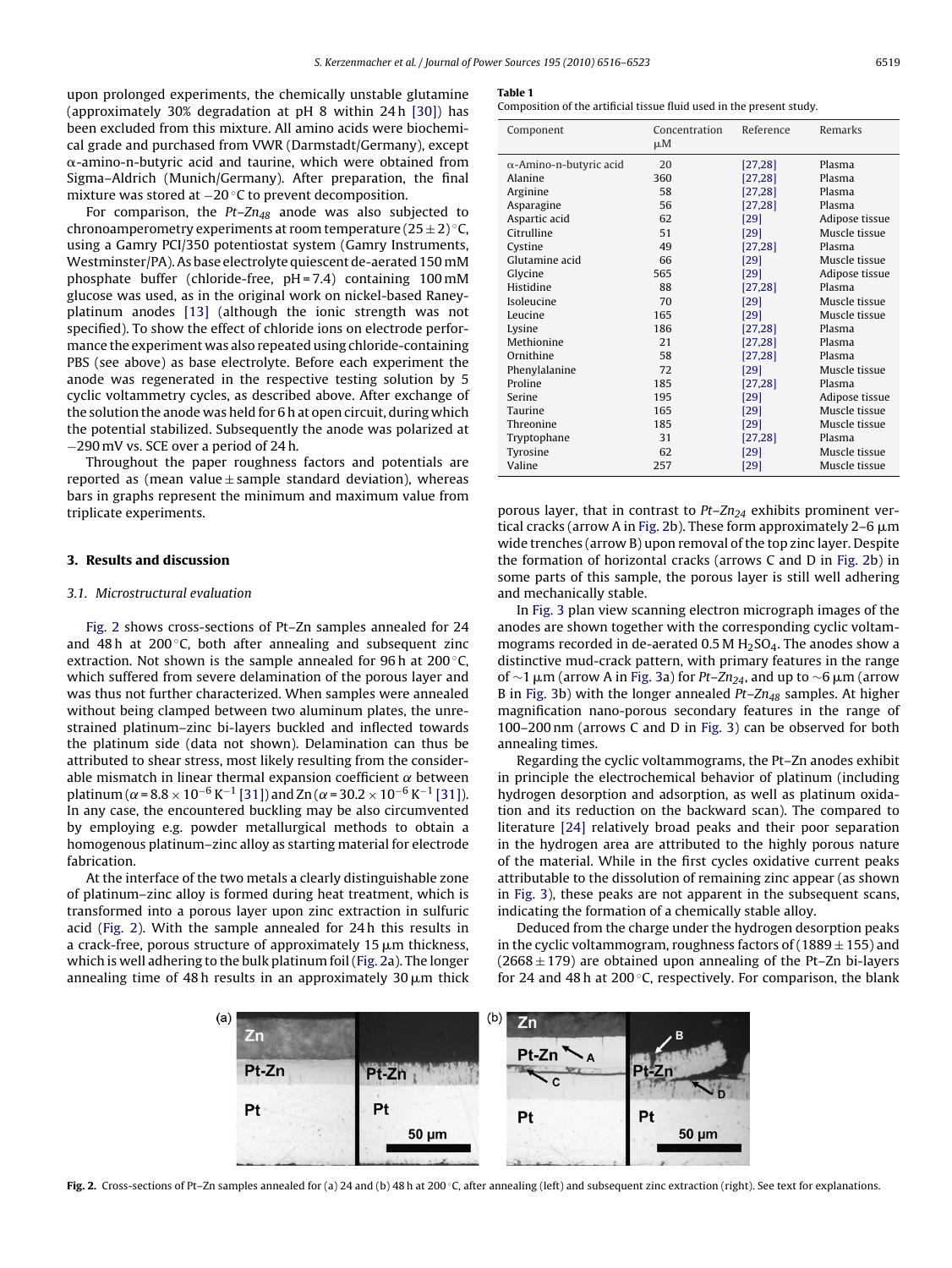<span id="page-4-0"></span>platinum foil (unpolished and thus slightly roughened from the foil fabrication process) exhibits a roughness factor of only  $(31 \pm 4)$ .

The increase in roughness factor with annealing time corresponds to the increasing thickness of the nano-porous layer ([Fig. 2\).](#page-3-0) Furthermore, the obtained roughness factors are in the range of the values reported by Gebhardt et al. [\[13\]](#page-7-0) for their Pt–Ni-based Raney film anodes (roughness factors of ∼2000, determined by the nitrogen-adsorption BET method).

EDX analysis revealed that a considerable amount of zinc remains in the porosified platinum layer. With platinum to zinc ratios of 3.0:1.0 ( $\pm$ 0.2) and 2.5:1.0 ( $\pm$ 0.3) there is no significant difference between annealing times of 24 and 48 h, respectively. Also perpendicular to the cross-section (fracture surface), the zinc levels do not differ significantly from the above results (data not shown). With polished cross-sections, as reported in our preliminary study [\[26\], h](#page-7-0)igher levels of zinc have been detected, which resulted from contamination during the polishing process.

To identify the intermetallic phases present in the porosified platinum layer powder diffraction patterns were recorded. Fig. 4(a)–(e) compares the patterns of  $Pt-Zn_{24}$  and  $Pt-Zn_{48}$  to the theoretical powder diffraction patterns of crystalline Pt [\[32\],](#page-7-0) as well as the intermetallic compounds PtZn [\[33\]](#page-7-0) and Pt<sub>3</sub>Zn [\[34\]](#page-7-0) (data taken from the ICSD-Inorganic Crystal Structure Database [\[35\], F](#page-7-0)IZ, Karlsruhe/Germany).

As can be seen in Fig. 4, the diffraction patterns do not differ significantly between annealing times of 24h ( $Pt$ – $Zn_{24}$ ) and 48 h ( $Pt$ – $Zn_{48}$ ), which corresponds to the EDX results and indicates similar compositions of the porosified layer for both electrodes. Furthermore, the Raney-platinum materials show broad peaks caused by the high porosity of the samples, indicating low ordering of the intermetallic structures. In earlier XRD-investigations of tempered PtZn nanoparticles [\[36\]](#page-7-0) similar peak broadening caused by lowly ordered material has been observed. Although tempering in general leads to more ordered materials, the longer tempered



Fig. 4. XRD patterns shown for (a)  $Pt$ -Zn<sub>24</sub> and (b) PtZn<sub>48</sub>. Reference data for (c) Pt<sub>3</sub>Zn, (d) PtZn and (e) Pt are taken from the ICSD [\[35\]. T](#page-7-0)he correlation of the peaks to the different phases is indicated by circles and triangles; arrow C indicates the position of the small platinum peak not visible at this scale.

 $Pt$ – $Zn_{48}$  material does not exhibit significantly sharper peaks. We attribute this to the highly porous nature of the material.

The broad peak maxima render the exact determination of the intermetallic phases difficult, since due to the closely related crystal structures of Pt (Cu-type,  $Fm\bar{3}m$ ,  $a = 3.924 \text{ Å}$ ), Pt<sub>3</sub>Zn (Cu<sub>3</sub>Autype,  $Pm\bar{3}m$ ,  $a = 3.893 \text{ Å}$ ), and tetragonal PtZn (CuAu-type,  $P4/mmm$ ,  $a = b = 2.862$  Å,  $c = 3.510$  Å) the majority of the observed peaks overlap, and can thus not exclusively be attributed to a single phase. While several peaks can clearly be assigned to either  $Pt<sub>3</sub>Zn$  or PtZn (indicated by circles in Fig. 4), the peak onset at around 2 $\Theta$ =25° (arrow A in Fig. 4) as well as the positive shift of the peak around 2 $\Theta$ =40° (arrow B in Fig. 4) point towards the presence of the PtZn phase. Together with platinum to zinc ratios between  $3.0:1.0 (\pm 0.2)$ and  $2.5:1.0 (\pm 0.3)$  as found by EDX analysis, the XRD results are thus in good agreement with predominant presence of  $Pt<sub>3</sub>Zn$  as well



**Fig. 3.** Plan view micrographs (left) and corresponding cyclic voltammograms (right, 1st and stable 10th cycle) recorded in de-aerated H<sub>2</sub>SO<sub>4</sub>, shown for (a) Pt–Zn<sub>24</sub> and (b)  $Pt$ – $Zn_{48}$ . See text for explanations.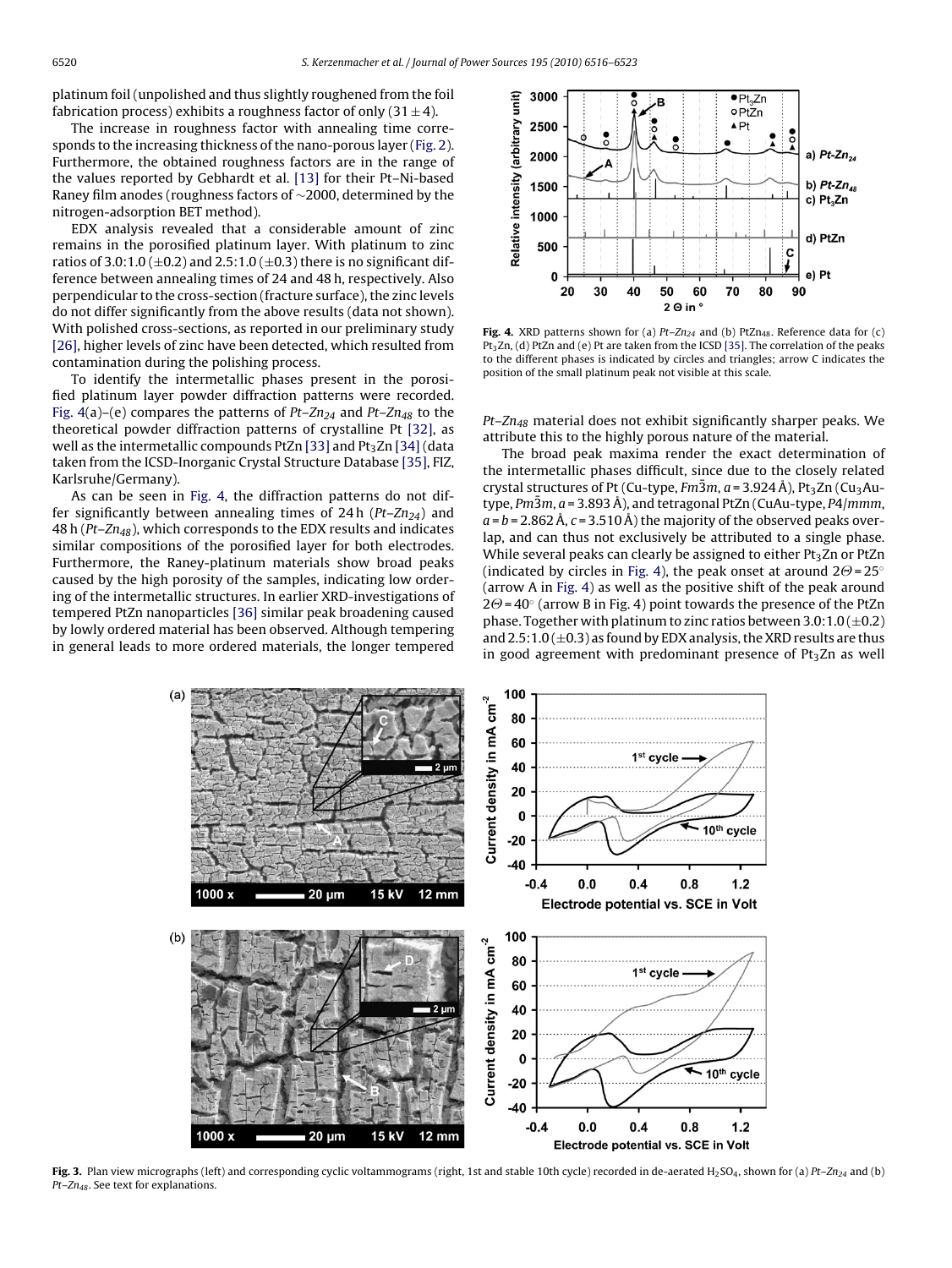

**Fig. 5.** (a) Chronoamperometry response of a Pt-Zn<sub>48</sub> electrode polarized at -400 mV vs. SCE upon glucose addition to the de-aerated base electrolyte PBS. (b) Current density-potential curves of Pt-Zn<sub>48</sub> and Pt-Zn<sub>48</sub>(Nafion) anodes in de-aerated PBS containing 3.0 mM glucose. The performance of the previously reported hydrogel-bound Pt–Bi anode [\[2\]](#page-7-0) is given for comparison.

as traces of the more platinum-rich PtZn phase in the porosified platinum layer.

In light of the relatively high share of zinc remaining in the electrode, the leaching of trace amounts upon operation of the anode in 3.0 mM glucose in PBS is of particular interest. After 10 days of electrode operation in 100 ml testing solution, a zinc concentration of  $(94 \pm 11) \mu g l^{-1}$  is found. This value is one order of magnitude below the physiological zinc level of 1 mg l−<sup>1</sup> [\[16\]](#page-7-0) in serum. Even when disregarding the approximately 15-fold concentration of zinc resulting from the employed experimental procedure as compared to actual fuel cell operation in body tissue, the release of zinc can thus be expected to have no significant effect on physiological normal levels.

#### 3.2. Glucose oxidation performance

#### 3.2.1. Analysis of fabrication parameters

In Fig. 5(a) the exemplary response of a  $Pt$ – $Zn_{48}$  electrode upon glucose addition during a chronoamperometry experiment in deaerated PBS at room temperature is shown. In the absence of glucose a reductive current is observed, whereas the addition of glucose to a concentration of 3.0 mM leads to the evolution of an oxidative current. This clearly demonstrates the anode's catalytic activity for glucose electro-oxidation and shows that despite the presence of zinc in the electrode (as confirmed by EDX analysis, see above) current generation does not stem from a corrosion process.

The open circuit potentials and area specific resistances from multi-step chronopotentiometry (between 8 and 16  $\mu$ A cm<sup>-2</sup>) are summarized in Table 2. While all samples show similar open circuit potentials in the range of  $-400$  mV vs. SCE, Pt–Zn<sub>24</sub> shows a by approximately 1.3 times higher area specific resistance of  $(3.11 \pm 0.39) \text{k}\Omega \text{ cm}^2$ , as compared to  $(2.35 \pm 0.24) \text{k}\Omega \text{ cm}^2$  for Pt–Zn<sub>48</sub> and (2.16  $\pm$  0.15) k $\Omega$  cm<sup>2</sup> for Pt–Zn<sub>48</sub>(Nafion). This difference in area specific resistance is in good agreement with the increased true electrode surface of  $Pt- Zn_{48}$ , which is approximately 1.4 times larger compared to  $Pt-Zn_{24}$ .

Fig. 5(b) shows the complete glucose oxidation current density–potential plots of Pt–Zn<sub>48</sub> and Pt–Zn<sub>48</sub>(Nafion). As can be seen, the polarization behavior does not differ significantly, although there is a slight tendency of the  $Pt-Zn_{48}$ (Nafion) samples towards more negative electrode potentials. In particular, the presence of the electro-coated Nafion layer has no negative effect on glucose availability at the anode within the investigated current density range, which would be indicated by inflection of the polarization curve towards more positive potentials with increasing current density.

For comparison also the polarization curve of our earlier hydrogel-bound anode is shown, fabricated from activated carbon particles impregnated with platinum–bismuth alloy [\[2\]](#page-7-0) (recorded with load steps increased in intervals of 24 h in oxygen-free PBS containing 5.0 mM glucose). While these anodes show a by approximately 120 mV more negative open circuit potential, their polarization is more pronounced. Consequently the novel Raney-platinum film anodes presented in this work show up to approximately 100 mV more negative potentials and thus superior performance in the typical fuel cell operating current densities range between 10 and 20  $\mu$ A cm<sup>-2</sup> [\[2\].](#page-7-0)

To compare the novel zinc-based anodes to Raney-platinum film electrodes fabricated from Pt–Ni alloy foils, chronoamperometry experiments at −290 mV vs. SCE were performed in de-aerated 100 mM glucose solution. While with phosphate buffered saline as base electrolyte the novel anodes exhibit a current density of only 100  $\mu$ A cm<sup>-2</sup> after 24 h, a current density of as much as 386  $\mu$ A cm<sup>-2</sup> is observed upon operation of the Pt–Zn<sub>48</sub> electrode in chloride-free phosphate buffer as used in the original work of Gebhardt et al. [\[13\].](#page-7-0) This is close to the current density range reported for Pt–Ni based anodes operated under similar conditions  $(457-914 \,\mu A \,\text{cm}^{-2})$ ; data taken from Fig. 5 in [\[13\]\).](#page-7-0) The lower current density observed in phosphate buffered saline results from chloride ions adsorbed at the anode, which interfere with glucose oxidation [\[37\]. A](#page-7-0)t this point it has to be mentioned that the higher current densities obtained in chloride-free phosphate buffer are of little relevance for practical fuel cell operation in a physiological environment. One the one hand the presence of approximately 140 mM chloride is typical for tissue fluid [\[38\]. O](#page-7-0)n the other hand the practical operating current densities of abiotically catalyzed glucose fuel cells are in the range of only  $10-20 \mu A \text{ cm}^{-2}$  [\[2,7,13\]](#page-7-0) under physiological conditions, due to the limited availability of oxygen at the cathode [\[2\].](#page-7-0)

**Table 2**

Open circuit potentials and area specific resistances of differently fabricated anodes in de-aerated PBS with 3.0 mM glucose (mean value  $\pm$  sample standard deviation).

| Sample designation        | Annealing parameters | Open circuit potential mV vs. SCE | Area specific resistance<br>$k\Omega$ cm <sup>2</sup> |
|---------------------------|----------------------|-----------------------------------|-------------------------------------------------------|
| $Pt - Zn_{24}$            | 24 h @ 200 °C        | $-402 \pm 10$                     | $3.11 \pm 0.39$                                       |
| $Pt$ – $Zn_{48}$          | 48 h @ 200 °C        | $-390 \pm 5$                      | $2.35 \pm 0.24$                                       |
| $Pt$ – $Zn_{48}$ (Nafion) | 48 h @ 200 °C        | $-404 \pm 5$                      | $2.16 \pm 0.15$                                       |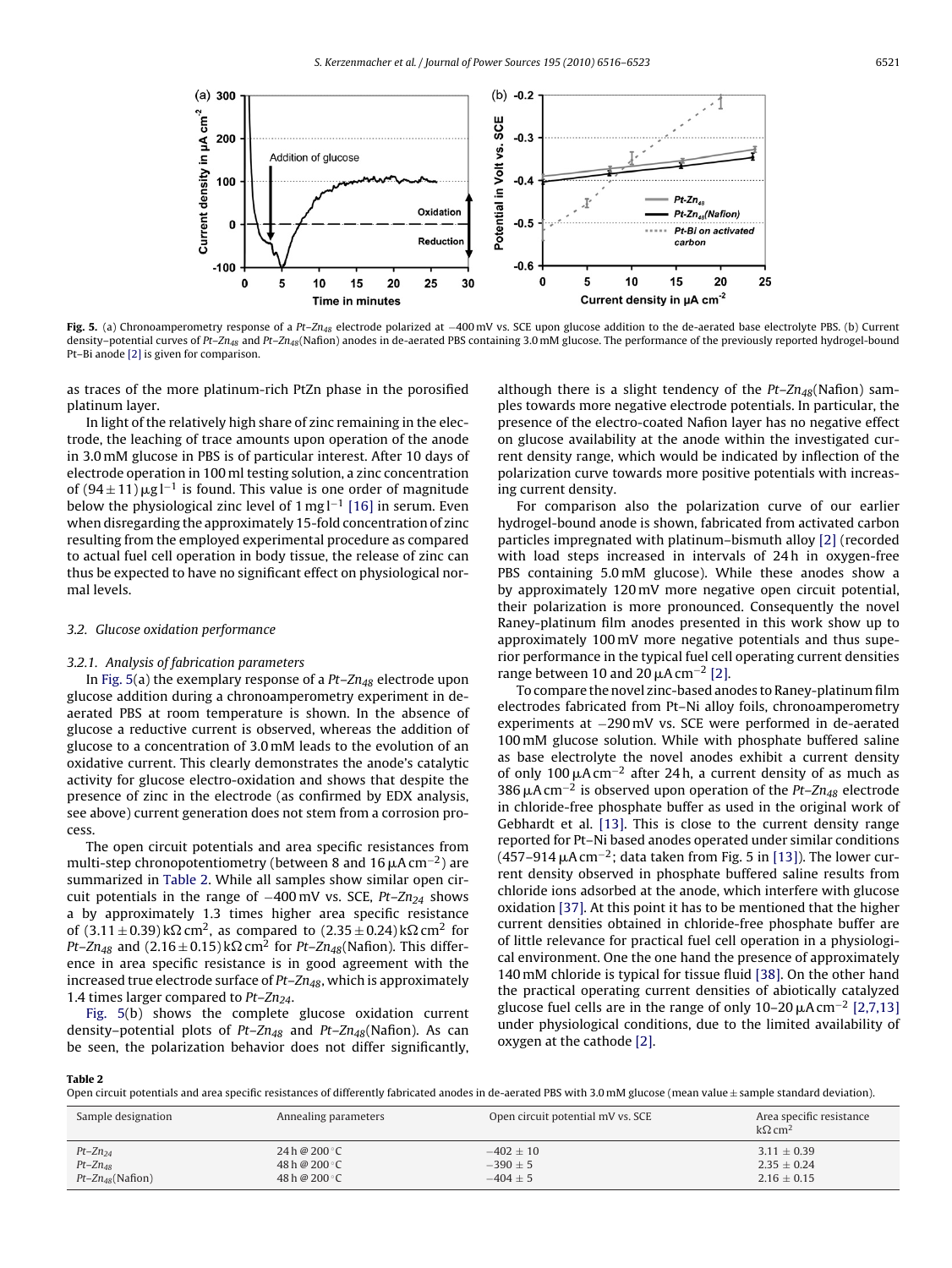

**Fig. 6.** (a) Glucose oxidation performance of Pt–Zn<sub>48</sub> and Pt–Zn<sub>48</sub>(Nafion) at a constant load of 8 μAcm<sup>−2</sup> in de-aerated PBS with 3.0 mM glucose. (b) Repetition of the experiment in artificial tissue fluid (note the different time scale).

# 3.3. Long-term performance in PBS and artificial tissue fluid

In Fig. 6(a) the chronopotentiometry results at 8  $\mu$ A cm $^{-2}$  over a period of 214 h in de-aerated PBS containing 3.0 mM glucose are shown. During the first 100 h of the experiments the electrode potentials of both  $Pt - Zn_{48}$  and  $Pt - Zn_{48}$ (Nafion) seem to stabilize at a constant potential. However, with increasing operation time a gradually increasing positive shift of anode potential is observed. To rule out the gradual depletion of glucose in the testing solution as cause for this performance degradation, the glucose concentration before the experiment and after 214 h of operation was determined (Accu-Chek test strips, Roche Diagnostics, Mannheim/Germany), yielding no significant decrease in glucose concentration. Furthermore, in separate experiments (data not shown) the observed degradation could not be reversed by exchange of the testing solution against freshly prepared PBS with 3.0 mM glucose. Also in previous investigations such a degradation of platinum-based anodes upon glucose electro-oxidation has been observed, and attributed to electrode poisoning due to adsorbed reaction products, in particular gluconic acid [\[2,39,40\].](#page-7-0)

The Nafion surface modification of the anode results only in a marginal improvement of long-term stability, which can be attributed to the repulsion of negatively charged gluconic acid by the negatively charged Nafion layer [\[11,20,41\].](#page-7-0)

The results from repeating the chronoamperometry experiment (after regenerating the anodes by cyclic voltammetry, as described in the experimental section) in artificial tissue fluid are shown in Fig. 6b). When compared to PBS with 3.0 mM glucose, the use of artificial tissue fluid containing amino acids results in a pronounced and rapid positive shift of electrode potential under load. Remarkably, the switch from 3.0 mM glucose in PBS to artificial tissue fluid had no significant effect on the open circuit potential of the anodes (data not shown). This finding corrugates the conclusion of Rao et al. [\[42\]](#page-7-0) that electrode poisoning by blockage with amino acids or their intermediate products is only partial, so that some active reaction sites for glucose oxidation remain.

In contrast to the results obtained in PBS with 3.0 mM glucose, the Nafion-modified electrodes exhibit even slightly faster degradation in the presence of artificial tissue fluid than the uncoated anode. It can be speculated that this is related to the attraction of positively charged amino acids by the negatively charged Nafion layer. However, for clarification further research beyond the scope of the present work will be required.

# **4. Conclusion**

In the present work we demonstrated that Raney-platinum film anodes with high catalytic activity for glucose oxidation anodes can be fabricated with zinc as alloying partner, replacing the carcinogenic nickel used in previous works. Here the experimental results show that zinc release upon anode operation can be expected to have no significant effect on physiological normal levels, which promises good biocompatibility. This is prerequisite for their intended use in implantable glucose fuel cells. Nevertheless, dedicated cytotoxicity studies will be inevitable to evaluate the interaction of the anode with a body tissue environment.

Besides potential biocompatibility the main advantage of the novel anodes over previous anodes fabricated from hydrogelbound Pt–Bi catalyst particles is their excellent resistance against oxidative and hydrolytic attack, as demonstrated by acid treatment as integral part of the fabrication process. Furthermore, the novel anodes show significantly lower polarization and thus by up to 100 mV more negative electrode potentials in the current density range relevant for fuel cell operation. However, their long-term stability and tolerance towards artificial tissue fluid demands further optimization, since particularly in artificial tissue fluid a rapid positive shift of electrode potential under load occurs. Possible optimization approaches may include the specific tailoring of the electrode's catalytic properties, e.g. by adatom surface modification with adsorbed bismuth [\[43,44\]](#page-7-0) to improve poisoning resistance, as well as the application of specifically designed protective polymers with controlled mesh size and charge to repel interfering species [\[12\]](#page-7-0) such as amino acids. Compared to conventional hydrogelbound particle anodes, the application of protective polymers will be relatively easy to implement due to the abduction of polymeric hydrogel binders in electrode fabrication. Furthermore, the electrode performance may be improved by increasing the catalytically active surface area. While here the stress-induced delamination encountered with anode fabrication from Pt–Zn bi-layers represents a practical upper limit, a modified fabrication process starting from homogenous Pt–Zn alloys (obtained, e.g. from a fusible regulus [\[13\]\)](#page-7-0) appears as feasible alternative to increase electrode roughness.

The application of the here presented anodes in a complete fuel cell will be reported on in a subsequent publication [\[45\].](#page-7-0)

#### **Acknowledgements**

We gratefully acknowledge financial support from the European Union (contract No. 001837 Healthy Aims), from the Deutsche Forschungsgemeinschaft (DFG) through the PhD program "MicroEnergy Harvesting" (GRK 1322), and from the Ministry for Science, Research, and Arts of the Federal State Baden-Württemberg (co-operation Project "Biopower").